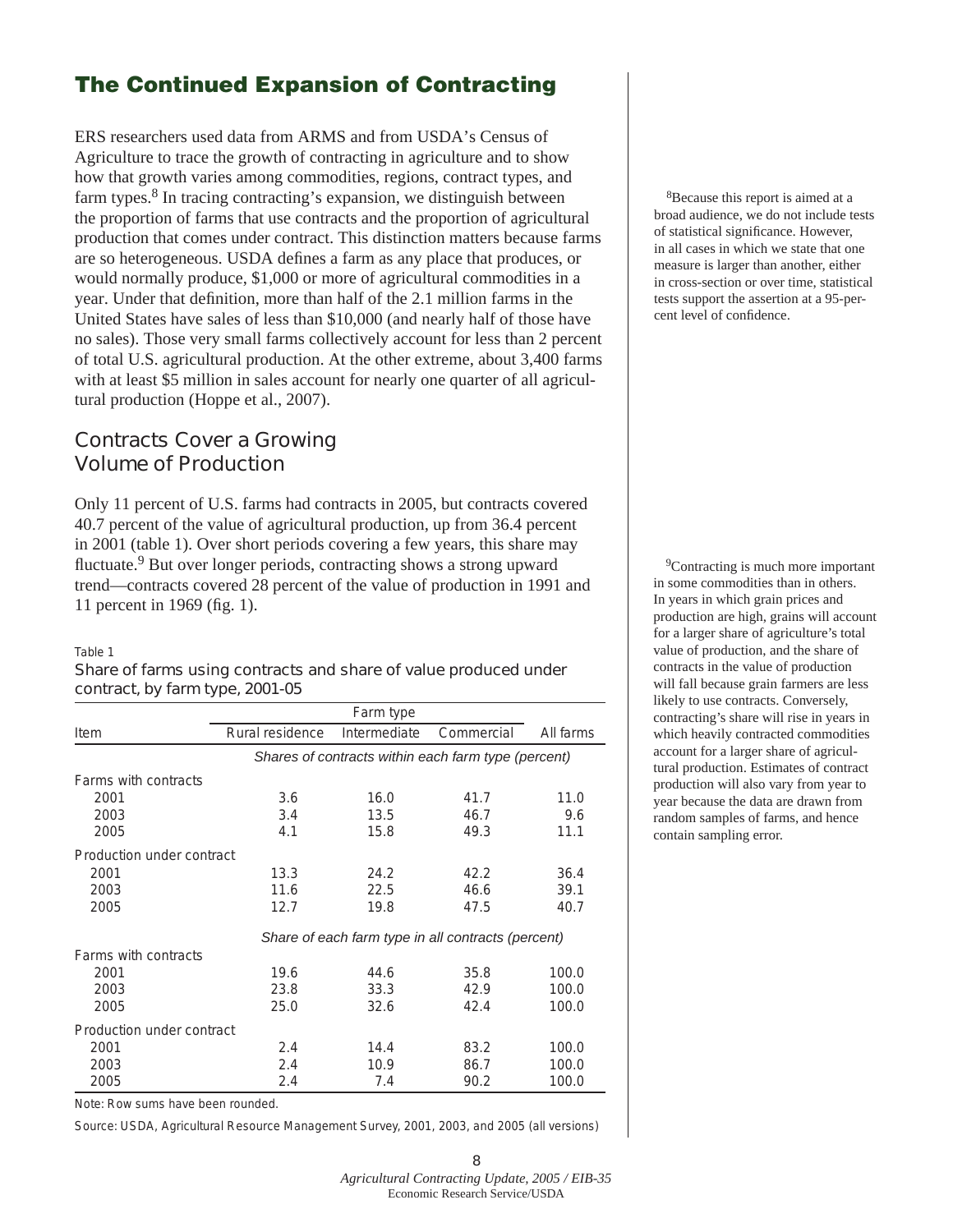#### Figure 1

**The growth of agricultural contracting, 1969-2005**







A simple three-way classification of commercial, intermediate, and rural residence farms helps show how the use of contracts varies among different farm types (table 1). Commercial farms include family-operated farms with gross sales in excess of \$250,000 and all nonfamily farms, which can include cooperatives, nonfamily partnerships and corporations, or family-owned farms operated by a hired manager. Intermediate farms have sales below \$250,000 and operators who report farming as their major occupation. Most farms in the United States are rural residence farms—family-operated farms with sales below \$250,000, with operators reporting that they are retired or that their primary occupation is not farming.

Commercial farms account for most contract production—90 percent in 2005 (table 1). In turn, contract coverage is growing among commercial farms, from 42 percent of their production in 2001 to 47 percent in 2003 and 48 percent in 2005 (farm sales classes are defined in constant 2003 dollars and are adjusted for inflation using the USDA/NASS index of prices received for farm products).

Contracting is closely tied to farm size (table 2). Over two-thirds of the largest farms (those with at least \$1 million in sales) used contracts in 2005, while only 7 percent of small farms used them. Contracts covered a sixth of production among small farms (those with less than \$250,000 in sales) and over half of production on the largest farms.

ERS also examined marketing and production contracts separately, combining earlier years in order to expand sample sizes and smooth out some random fluctuations (table 3).<sup>10</sup> In 2005, more farms used marketing contracts, and marketing contracts covered a greater share of agricultural output. However, production contract coverage has increased substantially since 1991-93, a development that primarily reflects the growth of poultry production, where production contracts are the typical form of governance, as well as the rapid expansion of production contracting in the hog sector. Production contracts are rarely used in crops, outside of some seed and horticultural production; 95 percent of all production covered by production

10Expanded funding allowed for increased sample sizes after 2002.

 *Agricultural Contracting Update, 2005 / EIB-35*  Economic Research Service/USDA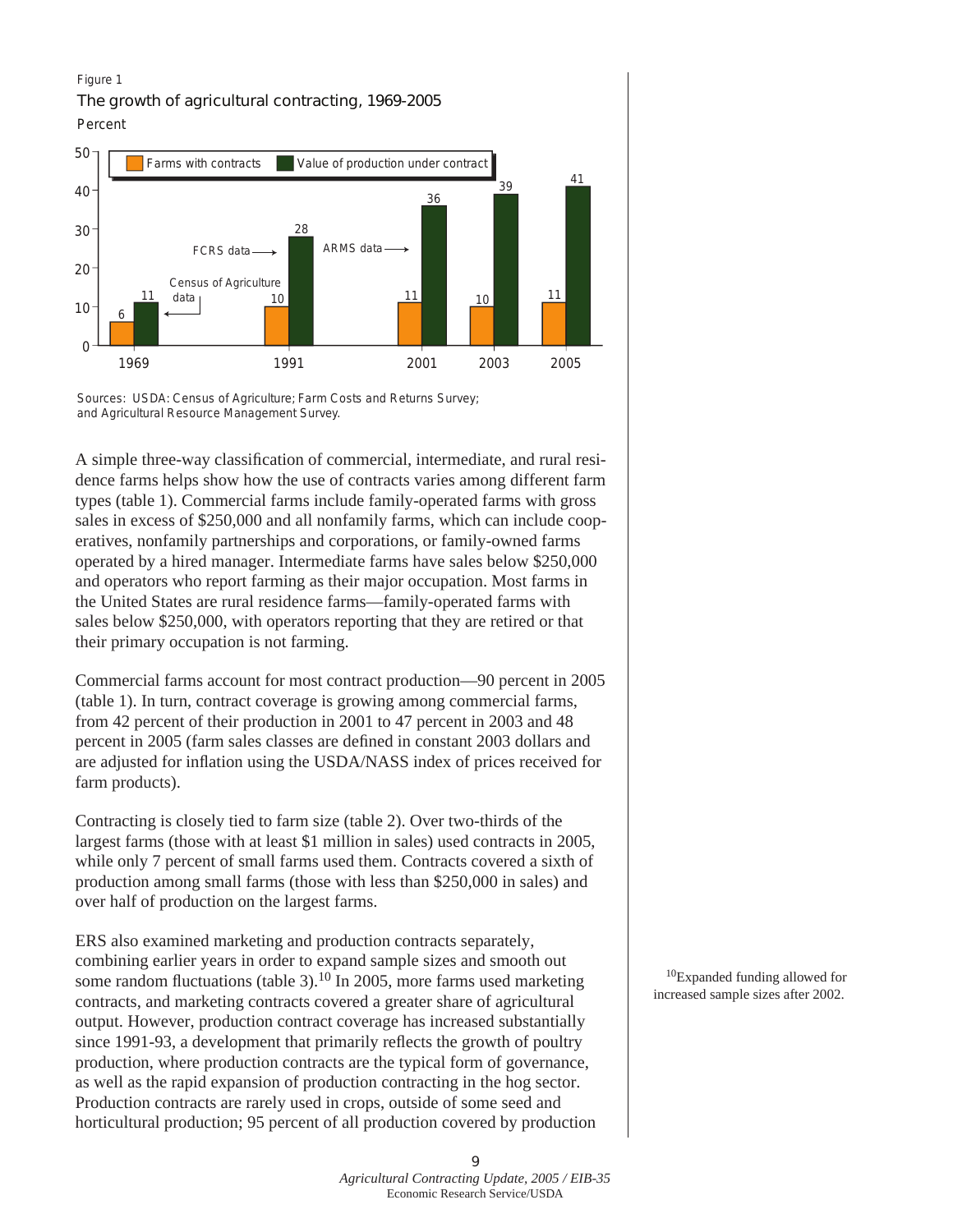| Table 2<br>Contracting by commercial farms, 2001-05 |                   |      |                                                       |                     |  |  |
|-----------------------------------------------------|-------------------|------|-------------------------------------------------------|---------------------|--|--|
|                                                     | Farms sales class |      |                                                       |                     |  |  |
| Year                                                | $<$ \$250,000     |      | \$250,000-499,999 \$500,000-999,999                   | \$1 million or more |  |  |
|                                                     |                   |      | Share of farms with contracts (percent)               |                     |  |  |
| 2001                                                | 7.5               | 42.6 | 58.3                                                  | 65.0                |  |  |
| 2003                                                | 6.1               | 40.6 | 57.9                                                  | 62.2                |  |  |
| 2005                                                | 7.1               | 47.3 | 63.4                                                  | 67.5                |  |  |
|                                                     |                   |      | Share of value of production under contract (percent) |                     |  |  |
| 2001                                                | 18.6              | 26.8 | 44.0                                                  | 51.0                |  |  |
| 2003                                                | 19.4              | 29.5 | 42.5                                                  | 52.2                |  |  |
| 2005                                                | 16.4              | 29.5 | 43.7                                                  | 54.3                |  |  |

Source: USDA, Agricultural Resource Management Survey, 2001, 2003, and 2005 (all versions).

#### Table 3

#### **Contracts by type and year, 1991-2005**

| Item                               | 1991-93 | 1996-97 | 2001-02 | 2005 |  |
|------------------------------------|---------|---------|---------|------|--|
|                                    | Percent |         |         |      |  |
| Share of farms with contracts      |         |         |         |      |  |
| Any contracts                      | 10.1    | 12.1    | 11.2    | 11.1 |  |
| Marketing contracts                | 8.2     | 10.2    | 9.0     | 9.3  |  |
| Crops                              | 6.6     | 8.3     | 7.4     | 7.6  |  |
| Livestock                          | 1.6     | 2.0     | 1.6     | 1.9  |  |
| Production contracts               | 2.1     | 2.2     | 2.6     | 2.1  |  |
| Crops                              | 0.6     | 0.6     | 0.5     | 0.4  |  |
| Livestock                          | 1.6     | 1.6     | 2.1     | 1.7  |  |
| Share of production under contract |         |         |         |      |  |
| Any contracts                      | 28.9    | 32.1    | 37.8    | 40.7 |  |
| Marketing contracts                | 17.0    | 21.5    | 19.7    | 22.0 |  |
| Crops                              | 11.0    | 12.1    | 12.7    | 13.1 |  |
| Livestock                          | 6.0     | 9.2     | 7.1     | 8.9  |  |
| Production contracts               | 11.8    | 10.6    | 18.0    | 18.7 |  |
| Crops                              | 0.9     | 1.0     | 1.6     | 0.8  |  |
| Livestock                          | 10.9    | 9.6     | 16.5    | 17.8 |  |

Note: Some farms may have production and marketing contracts, so the share of farms with production contracts, plus the share with marketing contracts, adds to more than the share of farms with either kind of contract.

Source: USDA, Agricultural Resource Management Survey, 1996-2005 (all versions); and USDA, Farm Costs and Returns Survey, 1991-93.

contracts occurs in livestock. While marketing contracts are also used in livestock, they are the dominant contract type in crops—94 percent of contract production in crops utilizes marketing contracts.

## **Contract Coverage of Commodities**

When compared with all of agricultural commodity marketing, in which crops accounted for 48 percent of the value of all agricultural production in 2005 and livestock and livestock products accounted for 52 percent, contracts are weighted to livestock. In particular, livestock accounted for 66 percent of the value of production under contract in 2005, compared to 34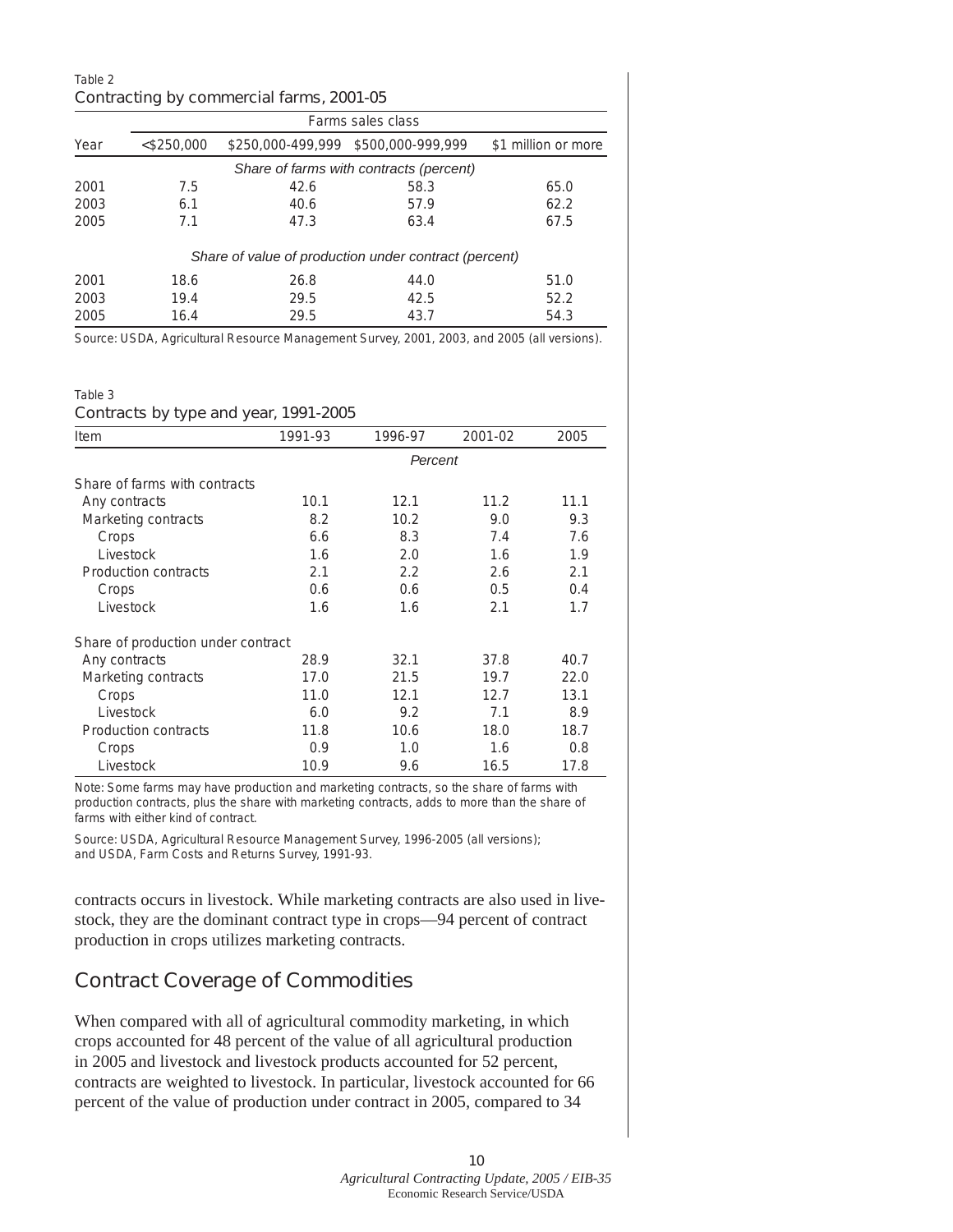percent for crops. Moreover, that gap is widening, as livestock accounts for a growing share of contract production (table 4).

Livestock production has been shifting toward a greater reliance on large and specialized confinement feeding operations, and these operations often have extensive contractual relationships. Large cattle feedlots are likely to hold production contracts with cattle owners and marketing contracts with meatpackers. Large dairy farms make greater use of forward contracts to price milk, and they may enter into production contracts with other dairy operations to raise their heifers. However, contracts are not used exclusively by large operations in the sector. Small producers of organic poultry or milk

#### Table 4

#### **Share of total contract value by commodity, type, and year**

|                                | 1991-93                              | 1996-97 | 2001-02 | 2005  |  |
|--------------------------------|--------------------------------------|---------|---------|-------|--|
|                                | Percent of production under contract |         |         |       |  |
| <b>By commodity</b>            |                                      |         |         |       |  |
| All commodities                | 100.0                                | 100.0   | 100.0   | 100.0 |  |
| Crops                          | 41.5                                 | 41.3    | 37.7    | 34.3  |  |
| Corn                           | 3.5                                  | 5.1     | 3.5     | 4.2   |  |
| Soybeans                       | 2.6                                  | 4.0     | 1.8     | 3.5   |  |
| Fruit                          | 11.6                                 | 10.5    | 9.3     | 9.8   |  |
| Vegetables                     | 9.8                                  | 8.1     | 6.5     | 7.6   |  |
| All other crops                | 14.0                                 | 13.6    | 16.6    | 9.2   |  |
| Livestock                      | 58.5                                 | 58.7    | 62.3    | 65.7  |  |
| Cattle                         | 18.6                                 | 7.5     | 10.2    | 9.5   |  |
| Hogs                           | 2.8                                  | 5.0     | 10.9    | 13.3  |  |
| Poultry and egg                | 20.4                                 | 21.3    | 25.7    | 24.9  |  |
| Dairy                          | 16.6                                 | 24.6    | 15.2    | 17.9  |  |
| All other livestock            | 0.1                                  | 0.3     | 0.3     | 0.1   |  |
| By contract type and commodity |                                      |         |         |       |  |
| Both contract types            | 100.0                                | 100.0   | 100.0   | 100.0 |  |
| Marketing contracts            | 59.1                                 | 66.9    | 52.2    | 54.1  |  |
| Crops                          | 38.3                                 | 38.1    | 33.5    | 32.2  |  |
| Corn                           | 3.1                                  | 5.1     | 3.4     | 4.1   |  |
| Soybeans                       | 2.5                                  | 3.9     | 1.7     | 3.4   |  |
| Fruit                          | 11.2                                 | 10.1    | 9.0     | 9.8   |  |
| Vegetables                     | 8.3                                  | 6.8     | 4.9     | 6.3   |  |
| All other crops                | 13.2                                 | 12.1    | 14.5    | 8.6   |  |
| Livestock                      | 20.8                                 | 28.8    | 18.7    | 21.9  |  |
| Dairy                          | 16.5                                 | 24.5    | 15.0    | 17.9  |  |
| All other livestock            | 4.3                                  | 4.3     | 3.7     | 4.0   |  |
| <b>Production contracts</b>    | 40.9                                 | 33.1    | 47.8    | 45.8  |  |
| Crops                          | 3.2                                  | 3.2     | 4.2     | 2.0   |  |
| Vegetables                     | 1.5                                  | 1.3     | 1.6     | 1.3   |  |
| All other crops                | 1.7                                  | 1.9     | 2.6     | 0.7   |  |
| Livestock                      | 37.8                                 | 29.9    | 43.6    | 43.9  |  |
| Cattle                         | 16.1                                 | 4.9     | 8.9     | 7.8   |  |
| Hogs                           | 2.4                                  | 4.6     | 9.8     | 11.3  |  |
| Poultry and eggs               | 19.0                                 | 20.3    | 24.5    | 24.7  |  |
| All other livestock            | 0.3                                  | 0.1     | 0.4     | 0.1   |  |

Source: USDA, Agricultural Resource Management Survey, 1996-2005 (all versions); and USDA, Farm Costs and Returns Survey, 1991-93.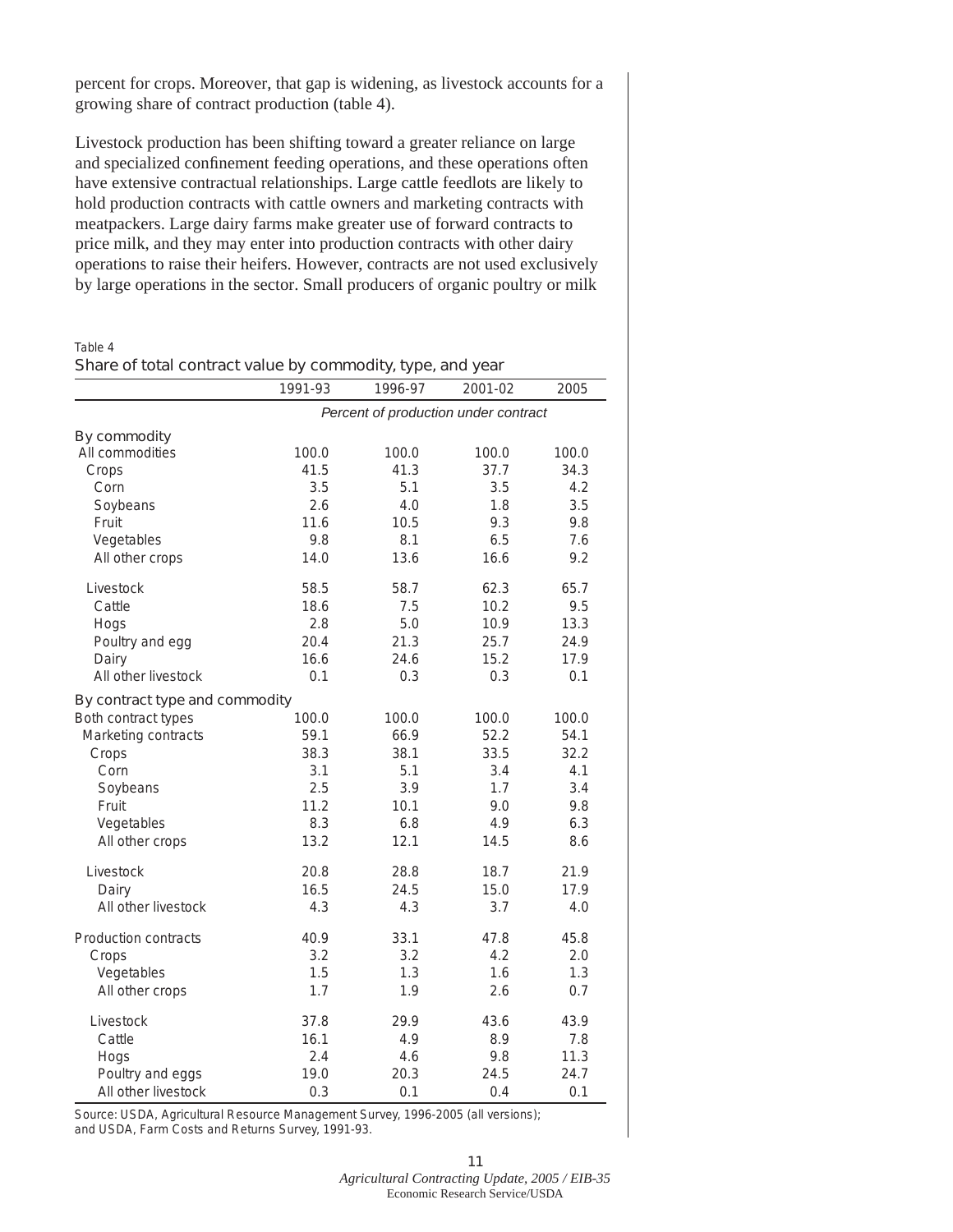rely on contracts to ensure outlets for their products and to realize the price premiums that such products can bring.

Among commodity groups, poultry, hogs, and dairy occupy a much larger role in contract agriculture than their share in all U.S. agriculture (fig. 2). Taken together, hogs and poultry (including broilers, turkeys, and eggs) account for nearly 40 percent of all contract production, more than double their share of all agricultural production. In contrast, major field crops (corn, cotton, soybeans, rice, and wheat) account for much smaller shares of contract agriculture than their share in all U.S. agriculture. Together, those field crops accounted for over 21 percent of all cash receipts in agriculture in 2005, but made up only 11 percent of the value of contract production.

The commodity mix in contract agriculture differs because contract coverage varies widely across commodities. Contracts covered half of all livestock production in 2005, up from a third in 1991-93, and 30 percent of all crop production, up from 25 percent in 1991-93 (table 5). But, contracts covered over 90 percent of poultry and egg production in 2005, as well as 76 percent of hog production and nearly 60 percent of dairy production.11 Since the early 1990s, contracting has expanded sharply in the hog sector. Contracting in the fed cattle component of the beef cattle industry rose and then fell off after 2000, accounting for the shifts seen in the aggregate cattle numbers.

# **Institutional Change and Contracting Shifts**

Some commodities show sharp changes in contracting in short periods of time. Such sharp and sudden changes may be linked to institutional changes in the industries, deriving from changes in government policy, in information flows, or in buyer organization.

Contract coverage of peanuts expanded sharply after the 2002 elimination of the peanut marketing quota system (fig. 3). Marketing quotas were used

<sup>11</sup>The estimates do not imply that spot markets account for the remainder of hog and poultry production, because vertical integration is important in those sectors, with processors operating some farming operations. Shared equity investments, in which feedlots own a share of the cattle that they are feeding, are also becoming more important in cattle.

#### Figure 2

## **Hogs, poultry, and dairy play larger roles in contract production than in overall production** Percent, by commodity



Sources: USDA, Agricultural Resource Management Survey 2005, all versions.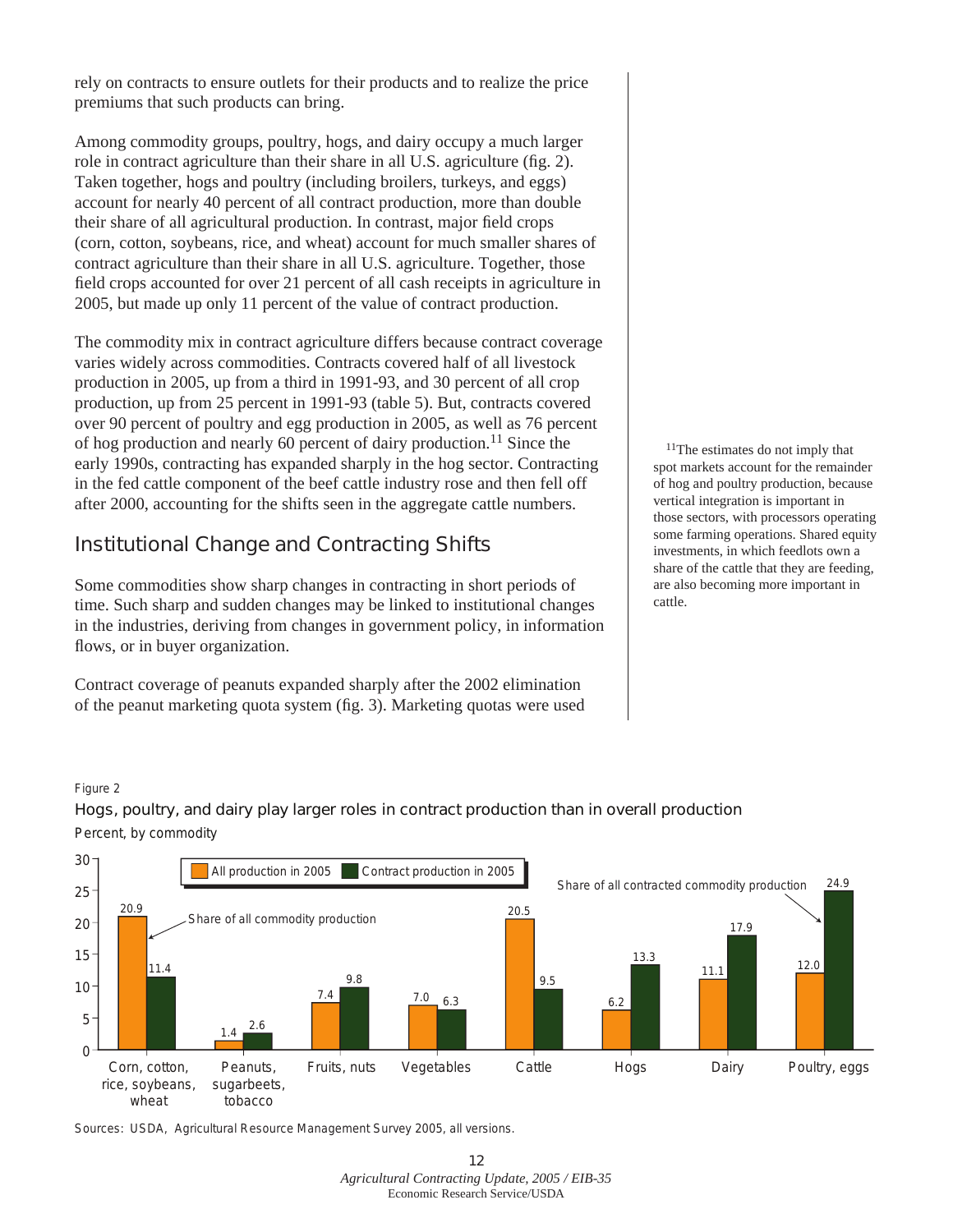| Table 5                                            |  |  |
|----------------------------------------------------|--|--|
| Production under contract, by commodity, 1991-2005 |  |  |

| Commodity       | 1991-93                              | 1996-97 | 2001-02 | 2005 |  |
|-----------------|--------------------------------------|---------|---------|------|--|
|                 | Percent of production under contract |         |         |      |  |
| All commodities | 28.9                                 | 32.1    | 37.8    | 40.7 |  |
| Crops           | 24.7                                 | 22.9    | 27.8    | 29.9 |  |
| Corn            | 11.4                                 | 13.0    | 14.8    | 19.6 |  |
| Wheat           | 5.9                                  | 9.1     | 6.5     | 7.5  |  |
| Soybeans        | 10.1                                 | 13.5    | 9.6     | 18.4 |  |
| Sugarbeets      | 91.1                                 | 75.1    | 96.7    | 82.1 |  |
| Rice            | 19.7                                 | 25.8    | 38.7    | 26.7 |  |
| Peanuts         | 47.5                                 | 34.2    | 27.9    | 65.3 |  |
| Tobacco         | 0.3                                  | 0.3     | 52.6    | 77.9 |  |
| Cotton          | 30.4                                 | 33.8    | 52.6    | 45.0 |  |
| Fruit           | na                                   | 56.8    | 62.2    | 63.6 |  |
| Vegetables      | na                                   | 38.5    | 42.1    | 54.3 |  |
| Livestock       | 32.8                                 | 44.8    | 48.3    | 50.1 |  |
| Cattle          | na                                   | 17.0    | 21.1    | 17.6 |  |
| Hogs            | na                                   | 34.2    | 62.6    | 76.2 |  |
| Poultry and egg | 88.7                                 | 84.1    | 92.3    | 94.2 |  |
| Dairy           | 36.8                                 | 58.2    | 48.7    | 59.2 |  |

Source: USDA, Agricultural Resource Management Survey, 1996-2005 (all versions); and USDA, Farm Costs and Returns Survey, 1991-93.

#### Figure 3

### **Contracting expanded after policy changes in peanuts and tobacco**

Production under contract (percent)



Source: USDA, Agricultural Resource Management Survey, all versions.

to control domestic peanut supplies, which in turn allowed for stable and relatively high spot-market prices (Dohlman and Livezey, 2005). The elimination of marketing quotas loosened supply controls and thus created greater market price risks. In addition, timely market price information, which might have allowed producers to manage their risks, was not widely available.

Marketing contracts were an important element of peanut production before the policy change—they covered a quarter to nearly a half of production in each year between 1996 and 2002. But after elimination of the U.S. peanut marketing quota program, marketing contracts provided a way to manage increased price risks, and contract coverage jumped to 80 percent of